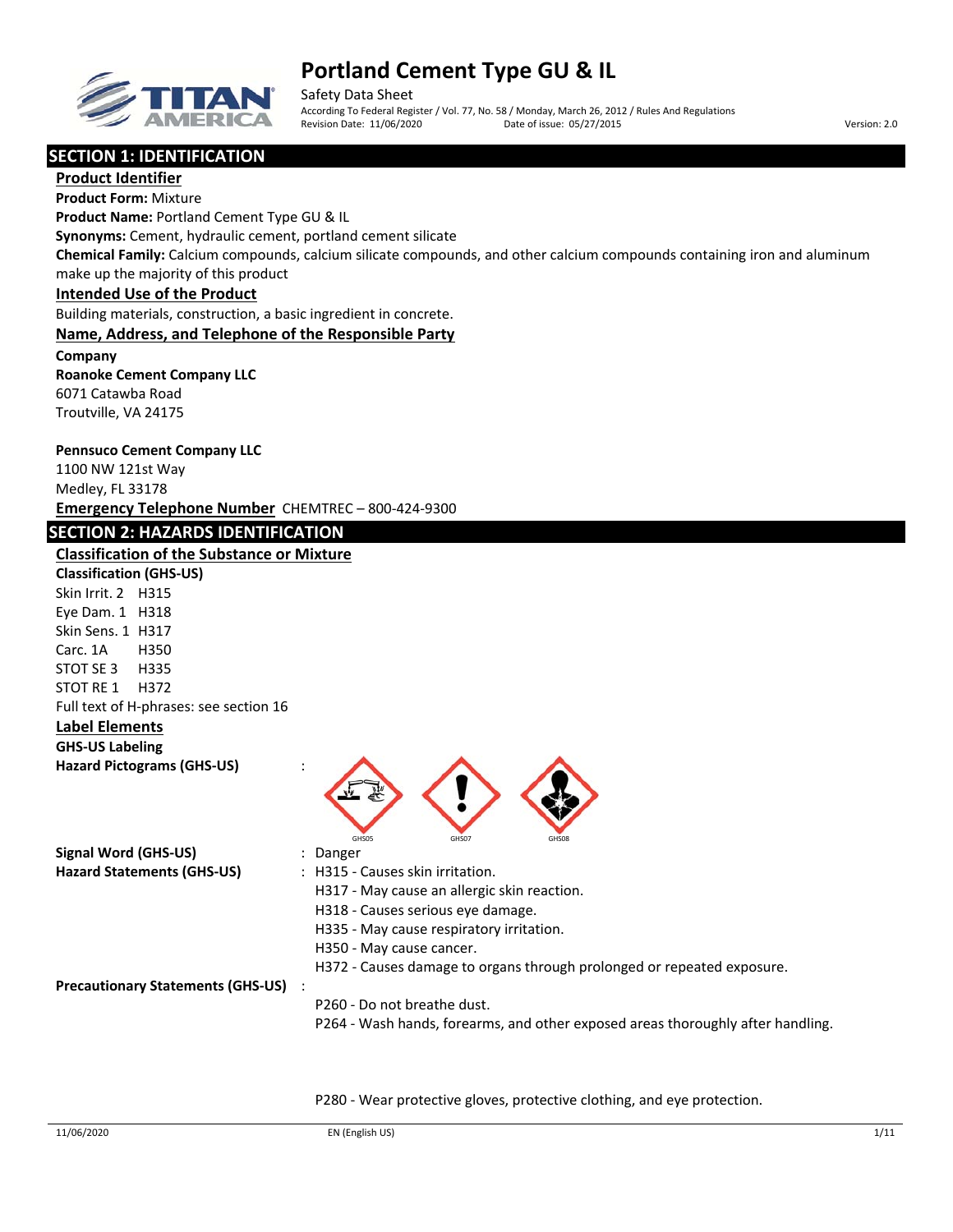Safety Data Sheet According To Federal Register / Vol. 77, No. 58 / Monday, March 26, 2012 / Rules And Regulations

> P302+P352 ‐ IF ON SKIN: Wash with plenty of water. P304+P340 ‐ IF INHALED: Remove person to fresh air and keep at rest in a position comfortable for breathing. P305+P351+P338 ‐ IF IN EYES: Rinse cautiously with water for several minutes. Remove contact lenses, if present and easy to do. Continue rinsing. P308+P313 ‐ If exposed or concerned: Get medical advice/attention. P314 ‐ Get medical advice/attention if you feel unwell. P321 - Specific treatment (see section 4 on this SDS). P333+P313 ‐ If skin irritation or rash occurs: Get medical advice/attention. P362+P364 ‐ Take off contaminated clothing and wash it before reuse. P403+P233 ‐ Store in a well‐ventilated place. Keep container tightly closed.

P501 ‐ Dispose of contents/container in accordance with local, regional, national,

territorial, provincial, and international regulations.

### **Other Hazards**

Exposure may aggravate those with pre‐existing eye, skin, or respiratory conditions. Repeated or prolonged exposure to respirable (airborne) crystalline silica dust will cause lung damage in the form of silicosis. Symptoms will include progressively more difficult breathing, cough, fever, and weight loss. Product becomes alkaline when exposed to moisture or water. Exposure can cause chemical burns, or severe irritation of the mucous membranes, skin, eyes, and other exposed areas.

## **Unknown Acute Toxicity (GHS‐US)** Not available

## **SECTION 3: COMPOSITION/INFORMATION ON INGREDIENTS**

| <b>Mixture</b>              |                           |           |  |
|-----------------------------|---------------------------|-----------|--|
| <b>Name</b>                 | <b>Product Identifier</b> | % (w/w)   |  |
| Cement, portland, chemicals | (CAS No) 65997-15-1       | 100       |  |
| <b>Contains (Name)</b>      | <b>Product Identifier</b> | % (w/w)   |  |
| Limestone                   | (CAS No) 1317-65-3        | $15 - 30$ |  |
| Calcium oxide               | (CAS No) 1305-78-8        | $10 - 30$ |  |
| Gypsum (Ca(SO4).2H2O)       | (CAS No) 13397-24-5       | $2 - 6$   |  |
| Quartz                      | (CAS No) 14808-60-7       | $0 - 3.9$ |  |
| Chromium, ion (Cr 6+)       | (CAS No) 18540-29-9       | < 0.05    |  |

Full text of H‐phrases: see section 16

\*The specific chemical identity and/or exact percentage of composition have been withheld as a trade secret within the meaning of the OSHA Hazard Communication Standard [29 CFR 1910.1200].

\*\*A range of concentration as prescribed by Controlled Products Regulations has been used where necessary, due to varying composition.

\*\*\*More than one of the ranges of concentration prescribed by Controlled Products Regulations has been used where necessary, due to varying composition.

\*\*\*\*Hexavalent chromium is included due to dermal sensitivity associated with the component.

## **SECTION 4: FIRST AID MEASURES**

## **Description of First Aid Measures**

**General:** Never give anything by mouth to an unconscious person. If you feel unwell, seek medical advice (show the label if possible). **Inhalation:** Inhalation of large amounts of Portland Cement Type GU and IL requires immediate medical attention Remove to fresh air and keep at rest in a position comfortable for breathing. Obtain medical attention if breathing difficulty persists.

**Skin Contact:** Heavy exposure Portland Cement Type GU and IL dust, wet mortar or associated water requires prompt attention. Remove contaminated clothing. Gently wash with plenty of soap and water followed by rinsing with water for at least 15 minutes. Seek medical attention immediately. Wash contaminated clothing before reuse.

**Eye Contact:** Rinse cautiously with water for several minutes. Remove contact lenses, if present and easy to do. Continue rinsing for at least 60 minutes. Seek medical attention immediately.

**Ingestion:** Do not induce vomiting. Rinse mouth. Seek medical attention if any problems arise.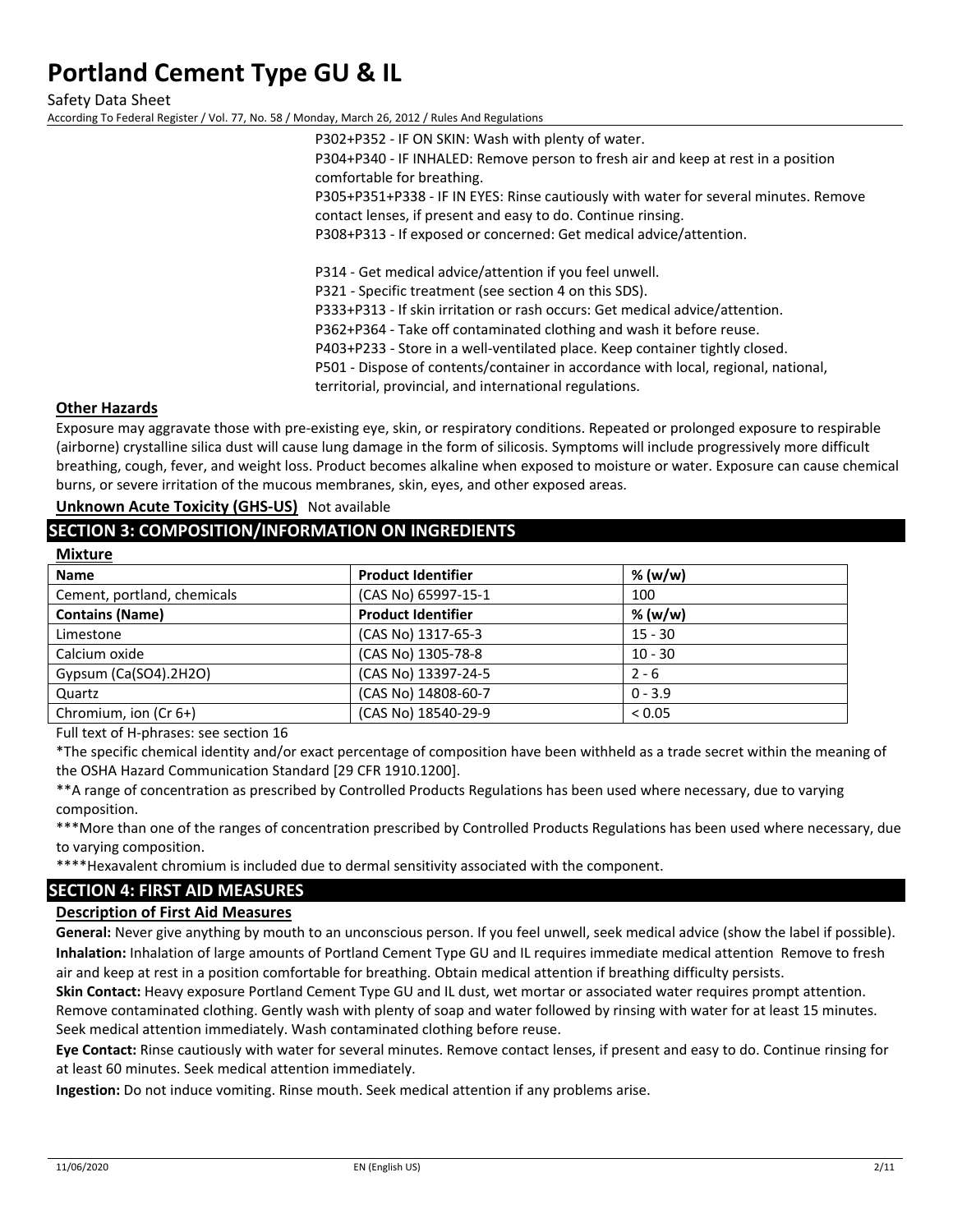Safety Data Sheet

According To Federal Register / Vol. 77, No. 58 / Monday, March 26, 2012 / Rules And Regulations

## **Most Important Symptoms and Effects Both Acute and Delayed**

**General:** Causes serious eye damage. May cause an allergic skin reaction. May cause cancer. Causes skin irritation. May cause respiratory irritation. May cause damage to organs through prolonged or repeated exposure.

**Inhalation:** Repeated exposure to respirable (airborne) crystalline silica dust will cause lung damage in the form of silicosis. May cause respiratory irritation.

**Skin Contact:** May cause an allergic skin reaction. Causes skin irritation. Symptoms may include: Redness, pain, swelling, itching, burning, dryness, and dermatitis.

**Eye Contact:** Causes serious eye damage. Symptoms may include: Redness. Pain. Blurred vision. Severe burns.

**Ingestion:** Ingestion is likely to be harmful or have adverse effects.

**Chronic Symptoms:** May cause cancer. May cause damage to organs through prolonged or repeated exposure. Repeated or prolonged exposure to respirable (airborne) crystalline silica dust will cause lung damage in the form of silicosis. Symptoms will include progressively more difficult breathing, cough, fever, and weight loss.

#### **Indication of Any Immediate Medical Attention and Special Treatment Needed**

If you feel unwell, seek medical advice (show the label where possible).

## **SECTION 5: FIRE‐FIGHTING MEASURES**

## **Extinguishing Media**

**Suitable Extinguishing Media:** No fire hazard present for this material.

**Unsuitable Extinguishing Media:** No fire hazard present for this material.

### **Special Hazards Arising From the Substance or Mixture**

**Fire Hazard:** Not flammable.

**Explosion Hazard:** Product is not explosive.

**Reactivity:** Reacts slowly with water forming hydrated compounds, releasing heat and producing a strong alkaline

solution until reaction is substantially complete.

#### **Advice for Firefighters**

**Precautionary Measures Fire:** No fire hazard present for this material.

**Firefighting Instructions:** No fire hazard present for this material.

**Protection During Firefighting:** Do not enter fire area without proper protective equipment, including respiratory protection. **Hazardous Combustion Products**:. Carbon dioxide, carbon monoxide, sulfur oxides and metal oxide/oxides

**Other Information:** Refer to Section 9 for flammability properties.

### **Reference to Other Sections**

Refer to section 9 for flammability properties.

### **SECTION 6: ACCIDENTAL RELEASE MEASURES**

#### **Personal Precautions, Protective Equipment and Emergency Procedures**

**General Measures:** Do not breathe dust.

**For Non‐Emergency Personnel**

**Protective Equipment:** Use appropriate personal protection equipment (PPE).

**Emergency Procedures:** Evacuate unnecessary personnel.

**For Emergency Personnel**

**Protective Equipment:** Equip cleanup crew with proper protection.

**Emergency Procedures:** Ventilate area.

**Environmental Precautions** Avoid dispersal of spilled material and runoff and contact with soil, waterways, drains and sewers. Inform the relevant authorities if the product has entered the environment, including waterways, soil or air. Materials can enter waterways through drainage systems.

#### **Methods and Material for Containment and Cleaning Up**

**For Containment:** Contain and collect as any solid.

**Methods for Cleaning Up:** Utilize a dust suppressant when removing mechanically. Avoid generation of dust during clean‐up of spills.

#### **Reference to Other Sections**

See Heading 8. Exposure controls and personal protection. For further information refer to section 13.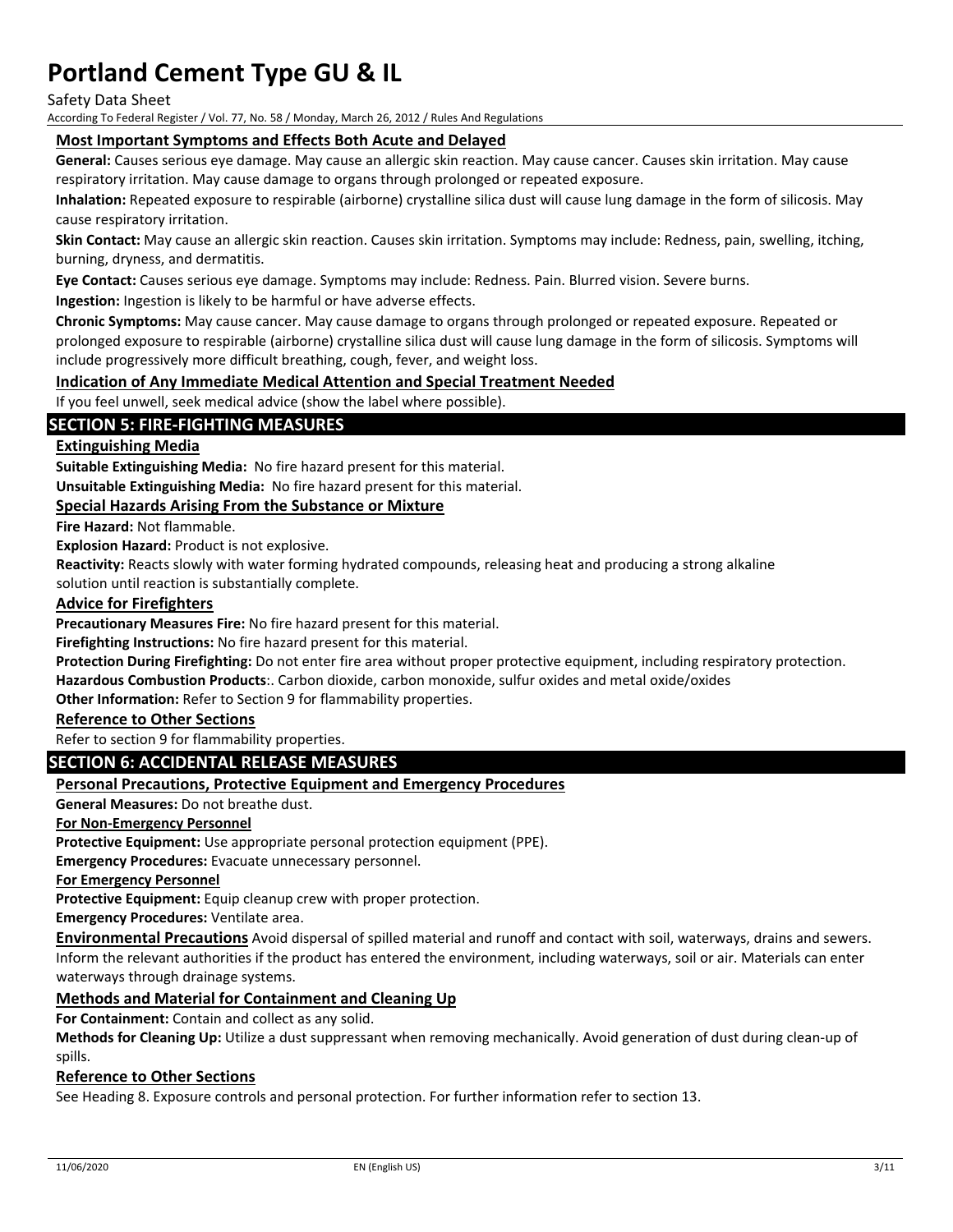Safety Data Sheet

According To Federal Register / Vol. 77, No. 58 / Monday, March 26, 2012 / Rules And Regulations

## **SECTION 7: HANDLING AND STORAGE**

## **Precautions for Safe Handling**

**Additional Hazards When Processed:** Do not breathe dust.

**Hygiene Measures:** Handle in accordance with good industrial hygiene and safety procedures. Wash hands and other exposed areas with mild soap and water before eating, drinking or smoking and when leaving work.

## **Conditions for Safe Storage, Including Any Incompatibilities**

**Technical Measures:** Comply with applicable regulations. Good housekeeping is needed during storage, transfer, handling, and use of this material to avoid excessive dust accumulation.

**Storage Conditions:** Store in a dryand well‐ventilated place. Keep/Store away from Incompatible materials.

**Incompatible Materials:** Strong acids. Strong bases. Strong oxidizers. Wet cement is alkaline and is incompatible with acids, ammonium salts and aluminum metal. Cement dissolves in hydrofluoric acid, producing corrosive silicon tetrafluoride gas. Cement reacts with water to form silicates and calcium hydroxide. Silicates react with powerful oxidizers such as fluorine, boron trifluoride, chlorine trifluoride, manganese trifluoride, and oxygen difluoride.

## **Specific End Use(s)**

Building materials, construction, a basic ingredient in concrete.

## **SECTION 8: EXPOSURE CONTROLS/PERSONAL PROTECTION**

## **Control Parameters**

For substances listed in section 3 that are not listed here, there are no established Exposure limits from the manufacturer, supplier, importer, or the appropriate advisory agency including: ACGIH (TLV), NIOSH (REL), OSHA (PEL), Canadian provincial governments, or the Mexican government

| Cement, portland, chemicals (65997-15-1) |                                      |                                                                       |
|------------------------------------------|--------------------------------------|-----------------------------------------------------------------------|
| <b>Mexico</b>                            | OEL TWA (mg/m <sup>3</sup> )         | $10 \text{ mg/m}^3$                                                   |
| <b>Mexico</b>                            | OEL STEL (mg/m <sup>3</sup> )        | $20 \text{ mg/m}^3$                                                   |
| <b>USA ACGIH</b>                         | ACGIH TWA $(mg/m3)$                  | 1 mg/m <sup>3</sup> (particulate matter containing no asbestos and    |
|                                          |                                      | <1% crystalline silica, respirable fraction)                          |
| <b>USA ACGIH</b>                         | <b>ACGIH chemical category</b>       | Not Classifiable as a Human Carcinogen                                |
| <b>USA OSHA</b>                          | OSHA PEL (TWA) (mg/m <sup>3</sup> )  | 15 mg/m <sup>3</sup> (total dust)                                     |
|                                          |                                      | 5 mg/m <sup>3</sup> (respirable fraction)                             |
| <b>USA NIOSH</b>                         | NIOSH REL (TWA) (mg/m <sup>3</sup> ) | 10 mg/m <sup>3</sup> (total dust)                                     |
|                                          |                                      | 5 mg/m <sup>3</sup> (respirable dust)                                 |
| <b>USA IDLH</b>                          | US IDLH (mg/m <sup>3</sup> )         | 5000 mg/m <sup>3</sup>                                                |
| <b>Alberta</b>                           | OEL TWA (mg/m <sup>3</sup> )         | $10 \text{ mg/m}^3$                                                   |
| <b>British Columbia</b>                  | OEL TWA (mg/m <sup>3</sup> )         | 10 mg/m <sup>3</sup> (total particulate matter containing no Asbestos |
|                                          |                                      | and <1% Crystalline silica-total particulate)                         |
|                                          |                                      | 3 mg/m <sup>3</sup> (particulate matter containing no Asbestos and    |
|                                          |                                      | <1% Crystalline silica-respirable particulate)                        |
| <b>Manitoba</b>                          | OEL TWA (mg/m <sup>3</sup> )         | 1 mg/m <sup>3</sup> (particulate matter containing no Asbestos and    |
|                                          |                                      | <1% Crystalline silica-respirable fraction)                           |
| <b>New Brunswick</b>                     | OEL TWA (mg/m <sup>3</sup> )         | 10 mg/m <sup>3</sup> (particulate matter containing no Asbestos and   |
|                                          |                                      | <1% Crystalline silica)                                               |
| <b>Newfoundland &amp; Labrador</b>       | OEL TWA (mg/m <sup>3</sup> )         | 1 mg/m <sup>3</sup> (particulate matter containing no Asbestos and    |
|                                          |                                      | <1% Crystalline silica-respirable fraction)                           |
| <b>Nova Scotia</b>                       | OEL TWA (mg/m <sup>3</sup> )         | 1 mg/m <sup>3</sup> (particulate matter containing no Asbestos and    |
|                                          |                                      | <1% Crystalline silica-respirable fraction)                           |
| <b>Nunavut</b>                           | OEL TWA (mg/m <sup>3</sup> )         | 5 mg/m <sup>3</sup> (respirable mass)                                 |
|                                          |                                      | 10 mg/m <sup>3</sup> (total mass)                                     |
| <b>Northwest Territories</b>             | OEL TWA (mg/m <sup>3</sup> )         | 5 mg/m <sup>3</sup> (respirable mass)                                 |
|                                          |                                      | 10 mg/m <sup>3</sup> (total mass)                                     |
| <b>Ontario</b>                           | OEL TWA (mg/m <sup>3</sup> )         | 1 mg/m <sup>3</sup> (containing no Asbestos and <1% Crystalline       |
|                                          |                                      | silica-respirable)                                                    |
| <b>Prince Edward Island</b>              | OEL TWA (mg/m <sup>3</sup> )         | 1 mg/m <sup>3</sup> (particulate matter containing no Asbestos and    |
|                                          |                                      | <1% Crystalline silica-respirable fraction)                           |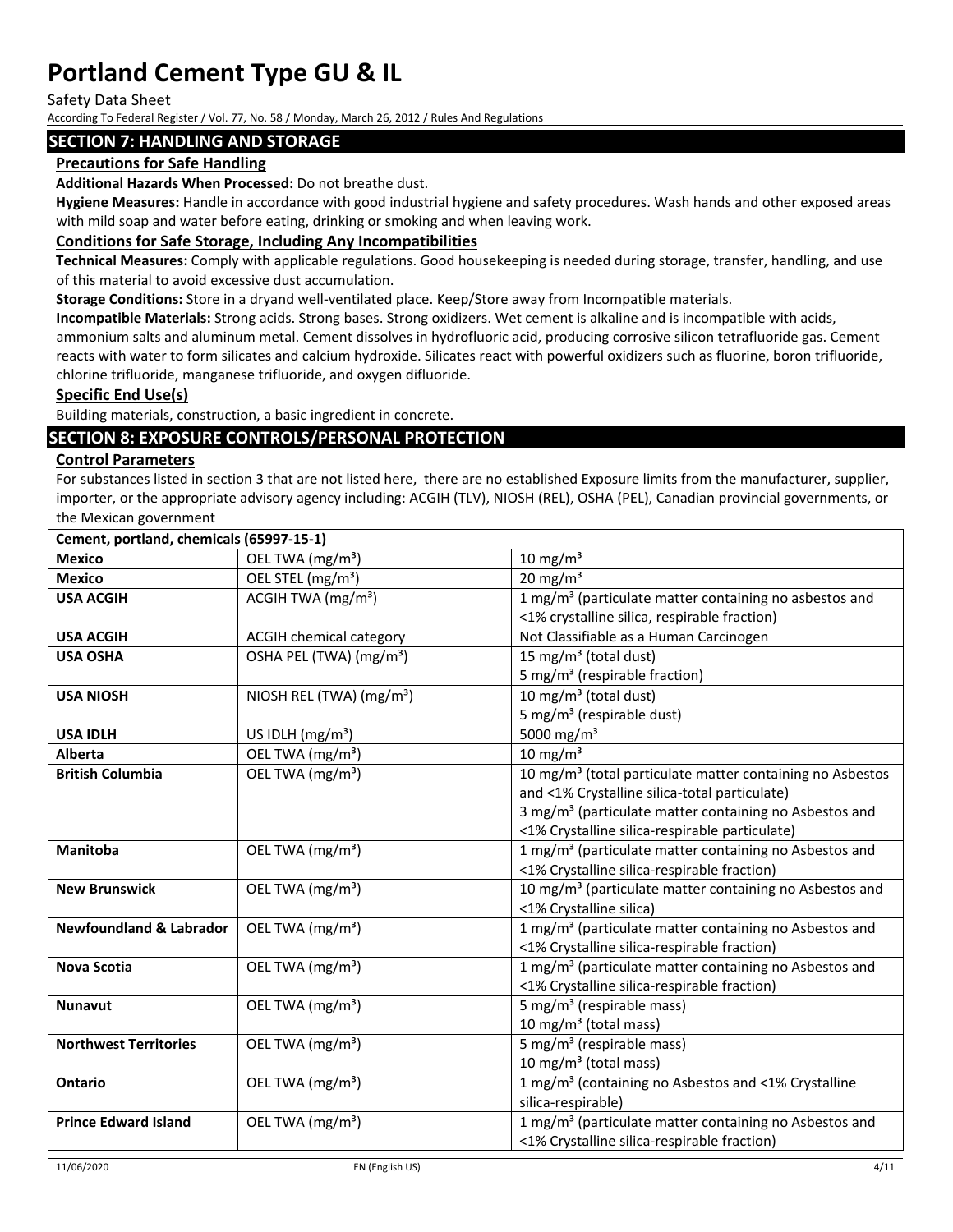Safety Data Sheet

According To Federal Register / Vol. 77, No. 58 / Monday, March 26, 2012 / Rules And Regulations

| Québec                             | VEMP ( $mg/m3$ )                                              | 10 mg/m <sup>3</sup> (containing no Asbestos and <1% Crystalline    |
|------------------------------------|---------------------------------------------------------------|---------------------------------------------------------------------|
|                                    |                                                               | silica-total dust)                                                  |
|                                    |                                                               | 5 mg/m <sup>3</sup> (containing no Asbestos and <1% Crystalline     |
|                                    |                                                               | silica-respirable dust)                                             |
| Saskatchewan                       | OEL STEL (mg/m <sup>3</sup> )                                 | 20 mg/m $\frac{1}{3}$                                               |
| Saskatchewan                       | OEL TWA (mg/m <sup>3</sup> )                                  | $10 \text{ mg/m}^3$                                                 |
| Yukon                              | OEL STEL (mg/m <sup>3</sup> )                                 | $20 \text{ mg/m}^3$                                                 |
| Yukon                              | OEL TWA (mg/m <sup>3</sup> )                                  | 30 mppcf                                                            |
|                                    |                                                               | $10 \text{ mg/m}^3$                                                 |
| Limestone (1317-65-3)              |                                                               |                                                                     |
| <b>Mexico</b>                      | OEL TWA (mg/m <sup>3</sup> )                                  | $10 \text{ mg/m}^3$                                                 |
| <b>Mexico</b>                      | OEL STEL (mg/m <sup>3</sup> )                                 | $20 \text{ mg/m}^3$                                                 |
| <b>USA OSHA</b>                    | OSHA PEL (TWA) (mg/m <sup>3</sup> )                           | 15 mg/m <sup>3</sup> (total dust)                                   |
|                                    |                                                               | 5 mg/m <sup>3</sup> (respirable fraction)                           |
| <b>USA NIOSH</b>                   | NIOSH REL (TWA) (mg/m <sup>3</sup> )                          | 10 mg/m <sup>3</sup> (total dust)                                   |
|                                    |                                                               | 5 mg/m <sup>3</sup> (respirable dust)                               |
| Alberta                            | OEL TWA (mg/m <sup>3</sup> )                                  | $10 \text{ mg/m}^3$                                                 |
| <b>British Columbia</b>            | OEL STEL (mg/m <sup>3</sup> )                                 | 20 mg/m <sup>3</sup> (total dust)                                   |
| <b>British Columbia</b>            | OEL TWA (mg/m <sup>3</sup> )                                  | 10 mg/m <sup>3</sup> (total dust)                                   |
|                                    |                                                               | 3 mg/m <sup>3</sup> (respirable fraction)                           |
| <b>New Brunswick</b>               | OEL TWA (mg/m <sup>3</sup> )                                  | 10 mg/m <sup>3</sup> (particulate matter containing no Asbestos and |
|                                    |                                                               | <1% Crystalline silica)                                             |
| <b>Nunavut</b>                     | OEL TWA (mg/m <sup>3</sup> )                                  | $\overline{5}$ mg/m <sup>3</sup> (respirable mass)                  |
|                                    |                                                               | 10 mg/m <sup>3</sup> (total mass)                                   |
| <b>Northwest Territories</b>       | OEL TWA (mg/m <sup>3</sup> )                                  | 5 mg/m <sup>3</sup> (respirable mass)                               |
|                                    |                                                               | 10 mg/m <sup>3</sup> (total mass)                                   |
| Québec                             | VEMP ( $mg/m3$ )                                              | 10 mg/m <sup>3</sup> (Limestone, containing no Asbestos and <1%     |
|                                    |                                                               | Crystalline silica-total dust)                                      |
| Saskatchewan                       | OEL STEL (mg/m <sup>3</sup> )                                 | $20 \text{ mg/m}^3$                                                 |
| Saskatchewan<br>Yukon              | OEL TWA (mg/m <sup>3</sup> )<br>OEL STEL (mg/m <sup>3</sup> ) | $10 \text{ mg/m}^3$<br>$20 \text{ mg/m}^3$                          |
| Yukon                              | OEL TWA (mg/m <sup>3</sup> )                                  | 30 mppcf                                                            |
|                                    |                                                               | $10 \text{ mg/m}^3$                                                 |
| Gypsum (Ca(SO4).2H2O) (13397-24-5) |                                                               |                                                                     |
| <b>Mexico</b>                      | OEL TWA (mg/m <sup>3</sup> )                                  | 10 mg/m <sup>3</sup> (inhalable fraction)                           |
| <b>USA ACGIH</b>                   | ACGIH TWA $(mg/m3)$                                           | 10 mg/m <sup>3</sup> (inhalable fraction)                           |
| <b>USA OSHA</b>                    | OSHA PEL (TWA) (mg/m <sup>3</sup> )                           | 15 mg/m <sup>3</sup> (total dust)                                   |
|                                    |                                                               | 5 mg/m <sup>3</sup> (respirable fraction)                           |
| <b>USA NIOSH</b>                   | NIOSH REL (TWA) (mg/m <sup>3</sup> )                          | 10 mg/m <sup>3</sup> (total dust)                                   |
|                                    |                                                               | 5 mg/m <sup>3</sup> (respirable dust)                               |
| Alberta                            | OEL TWA (mg/m <sup>3</sup> )                                  | $10 \text{ mg/m}^3$                                                 |
| <b>British Columbia</b>            | OEL STEL (mg/m <sup>3</sup> )                                 | 20 mg/m <sup>3</sup> (total dust)                                   |
| <b>British Columbia</b>            | OEL TWA (mg/m <sup>3</sup> )                                  | 10 mg/m <sup>3</sup> (total dust)                                   |
|                                    |                                                               | 3 mg/m <sup>3</sup> (respirable fraction)                           |
| <b>Manitoba</b>                    | OEL TWA (mg/m <sup>3</sup> )                                  | 10 mg/m <sup>3</sup> (inhalable fraction)                           |
| <b>Newfoundland &amp; Labrador</b> | OEL TWA (mg/m <sup>3</sup> )                                  | 10 mg/m <sup>3</sup> (inhalable fraction)                           |
| <b>Nova Scotia</b>                 | OEL TWA (mg/m <sup>3</sup> )                                  | 10 mg/m <sup>3</sup> (inhalable fraction)                           |
| Nunavut                            | OEL TWA (mg/m <sup>3</sup> )                                  | 5 mg/m <sup>3</sup> (respirable mass)                               |
|                                    |                                                               | 10 mg/m <sup>3</sup> (total mass)                                   |
| <b>Northwest Territories</b>       | OEL TWA (mg/m <sup>3</sup> )                                  | 5 mg/m <sup>3</sup> (respirable mass)                               |
|                                    |                                                               | 10 mg/m <sup>3</sup> (total mass)                                   |
| Ontario                            | OEL TWA (mg/m <sup>3</sup> )                                  | $\overline{10}$ mg/m <sup>3</sup> (inhalable)                       |

11/06/2020 EN (English US) 5/11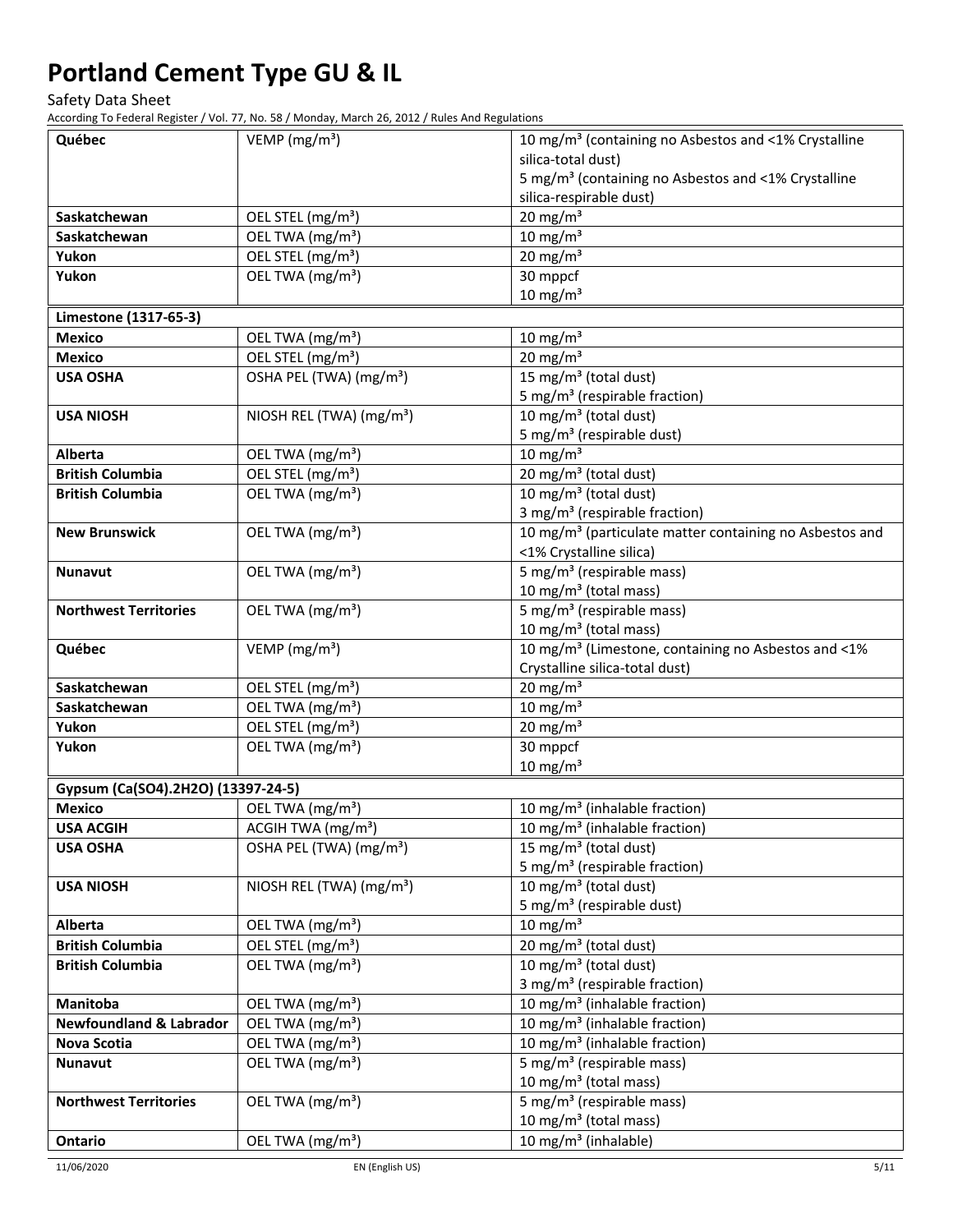Safety Data Sheet

According To Federal Register / Vol. 77, No. 58 / Monday, March 26, 2012 / Rules And Regulations

| <b>Prince Edward Island</b>        | OEL TWA (mg/m <sup>3</sup> )            | 10 mg/m <sup>3</sup> (inhalable fraction)                                 |
|------------------------------------|-----------------------------------------|---------------------------------------------------------------------------|
| Québec                             | $\overline{V}$ EMP (mg/m <sup>3</sup> ) | 10 mg/m <sup>3</sup> (containing no Asbestos and <1% Crystalline          |
|                                    |                                         | silica-total dust)                                                        |
|                                    |                                         | 5 mg/m <sup>3</sup> (containing no Asbestos and <1% Crystalline           |
|                                    |                                         | silica-respirable dust)                                                   |
| Saskatchewan                       | OEL STEL (mg/m <sup>3</sup> )           | 20 mg/m $3$                                                               |
| Saskatchewan                       | OEL TWA (mg/m <sup>3</sup> )            | $10 \text{ mg/m}^3$                                                       |
| Yukon                              | OEL STEL (mg/m <sup>3</sup> )           | $20 \text{ mg/m}^3$                                                       |
| Yukon                              | OEL TWA (mg/m <sup>3</sup> )            | 30 mppcf                                                                  |
|                                    |                                         | $10 \text{ mg/m}^3$                                                       |
| Quartz (14808-60-7)                |                                         |                                                                           |
| <b>Mexico</b>                      | OEL TWA (mg/m <sup>3</sup> )            | 0.1 mg/m <sup>3</sup> (respirable fraction)                               |
| <b>USA ACGIH</b>                   | ACGIH TWA (mg/m <sup>3</sup> )          | 0.025 mg/m <sup>3</sup> (respirable fraction)                             |
| <b>USA ACGIH</b>                   | <b>ACGIH chemical category</b>          | A2 - Suspected Human Carcinogen                                           |
| <b>USA OSHA</b>                    | OSHA PEL (STEL) (mg/m <sup>3</sup> )    | 250 mppcf/%SiO <sub>2</sub> +5, 10mg/m <sup>3</sup> /%SiO <sub>2</sub> +2 |
| <b>USA NIOSH</b>                   | NIOSH REL (TWA) (mg/m <sup>3</sup> )    | 0.05 mg/m <sup>3</sup> (respirable dust)                                  |
| <b>USA IDLH</b>                    | US IDLH (mg/m <sup>3</sup> )            | 50 mg/m <sup>3</sup> (respirable dust)                                    |
| Alberta                            | OEL TWA (mg/m <sup>3</sup> )            | 0.025 mg/m <sup>3</sup> (respirable particulate)                          |
| <b>British Columbia</b>            | OEL TWA (mg/m <sup>3</sup> )            | $0.025$ mg/m <sup>3</sup> (respirable)                                    |
| <b>Manitoba</b>                    | OEL TWA (mg/m <sup>3</sup> )            | 0.025 mg/m <sup>3</sup> (respirable fraction)                             |
| <b>New Brunswick</b>               | OEL TWA (mg/m <sup>3</sup> )            | 0.1 mg/m <sup>3</sup> (respirable fraction)                               |
| <b>Newfoundland &amp; Labrador</b> | OEL TWA (mg/m <sup>3</sup> )            | 0.025 mg/m <sup>3</sup> (respirable fraction)                             |
| <b>Nova Scotia</b>                 | OEL TWA (mg/m <sup>3</sup> )            | 0.025 mg/m <sup>3</sup> (respirable fraction)                             |
| <b>Nunavut</b>                     | OEL TWA (mg/m <sup>3</sup> )            | $0.1 \text{ mg/m}^3$ (respirable mass)                                    |
|                                    |                                         | 0.3 mg/m <sup>3</sup> (total mass)                                        |
| <b>Northwest Territories</b>       | OEL TWA (mg/m <sup>3</sup> )            | $0.1 \text{ mg/m}^3$ (respirable mass)                                    |
|                                    |                                         | 0.3 mg/m <sup>3</sup> (total mass)                                        |
| <b>Ontario</b>                     | OEL TWA (mg/m <sup>3</sup> )            | 0.10 mg/m <sup>3</sup> (designated substances regulation-respirable)      |
| <b>Prince Edward Island</b>        | OEL TWA (mg/m <sup>3</sup> )            | 0.025 mg/m <sup>3</sup> (respirable fraction)                             |
| Québec                             | VEMP ( $mg/m3$ )                        | $\overline{0.1}$ mg/m <sup>3</sup> (respirable dust)                      |
| Saskatchewan                       | OEL TWA (mg/m <sup>3</sup> )            | 0.05 mg/m <sup>3</sup> (respirable fraction)                              |
| Yukon                              | OEL TWA (mg/m <sup>3</sup> )            | 300 particle/mL                                                           |
| Chromium, ion (Cr 6+) (18540-29-9) |                                         |                                                                           |
| <b>USA OSHA</b>                    | OSHA PEL (TWA) (mg/m <sup>3</sup> )     | $5 \mu g/m^3$                                                             |
| Calcium oxide (1305-78-8)          |                                         |                                                                           |
| <b>Mexico</b>                      | OEL TWA (mg/m <sup>3</sup> )            | 2 mg/ $m3$                                                                |
| <b>USA ACGIH</b>                   | ACGIH TWA (mg/m <sup>3</sup> )          | 2 mg/ $m3$                                                                |
| <b>USA OSHA</b>                    | OSHA PEL (TWA) (mg/m <sup>3</sup> )     | 5 mg/ $m3$                                                                |
| <b>USA NIOSH</b>                   | NIOSH REL (TWA) (mg/m <sup>3</sup> )    | 2 mg/ $m3$                                                                |
| <b>USA IDLH</b>                    | US IDLH $(mg/m3)$                       | 25 mg/ $m3$                                                               |
| Alberta                            | OEL TWA (mg/m <sup>3</sup> )            | 2 mg/ $m3$                                                                |
| <b>British Columbia</b>            | OEL TWA (mg/m <sup>3</sup> )            | 2 mg/ $m3$                                                                |
| Manitoba                           | OEL TWA (mg/m <sup>3</sup> )            | 2 mg/ $m3$                                                                |
| <b>New Brunswick</b>               | OEL TWA (mg/m <sup>3</sup> )            | 2 mg/ $m3$                                                                |
| <b>Newfoundland &amp; Labrador</b> | OEL TWA (mg/m <sup>3</sup> )            | 2 mg/ $m3$                                                                |
| <b>Nova Scotia</b>                 | OEL TWA (mg/m <sup>3</sup> )            | 2 mg/ $m3$                                                                |
| <b>Nunavut</b>                     | OEL STEL (mg/m <sup>3</sup> )           | 4 mg/ $m3$                                                                |
| <b>Nunavut</b>                     | OEL TWA (mg/m <sup>3</sup> )            | 2 mg/ $m3$                                                                |
| <b>Northwest Territories</b>       | OEL STEL (mg/m <sup>3</sup> )           | 4 mg/ $m3$                                                                |
| <b>Northwest Territories</b>       | OEL TWA (mg/m <sup>3</sup> )            | 2 mg/ $m3$                                                                |
| Ontario                            | OEL TWA (mg/m <sup>3</sup> )            | $2 \text{ mg/m}^3$                                                        |
|                                    |                                         |                                                                           |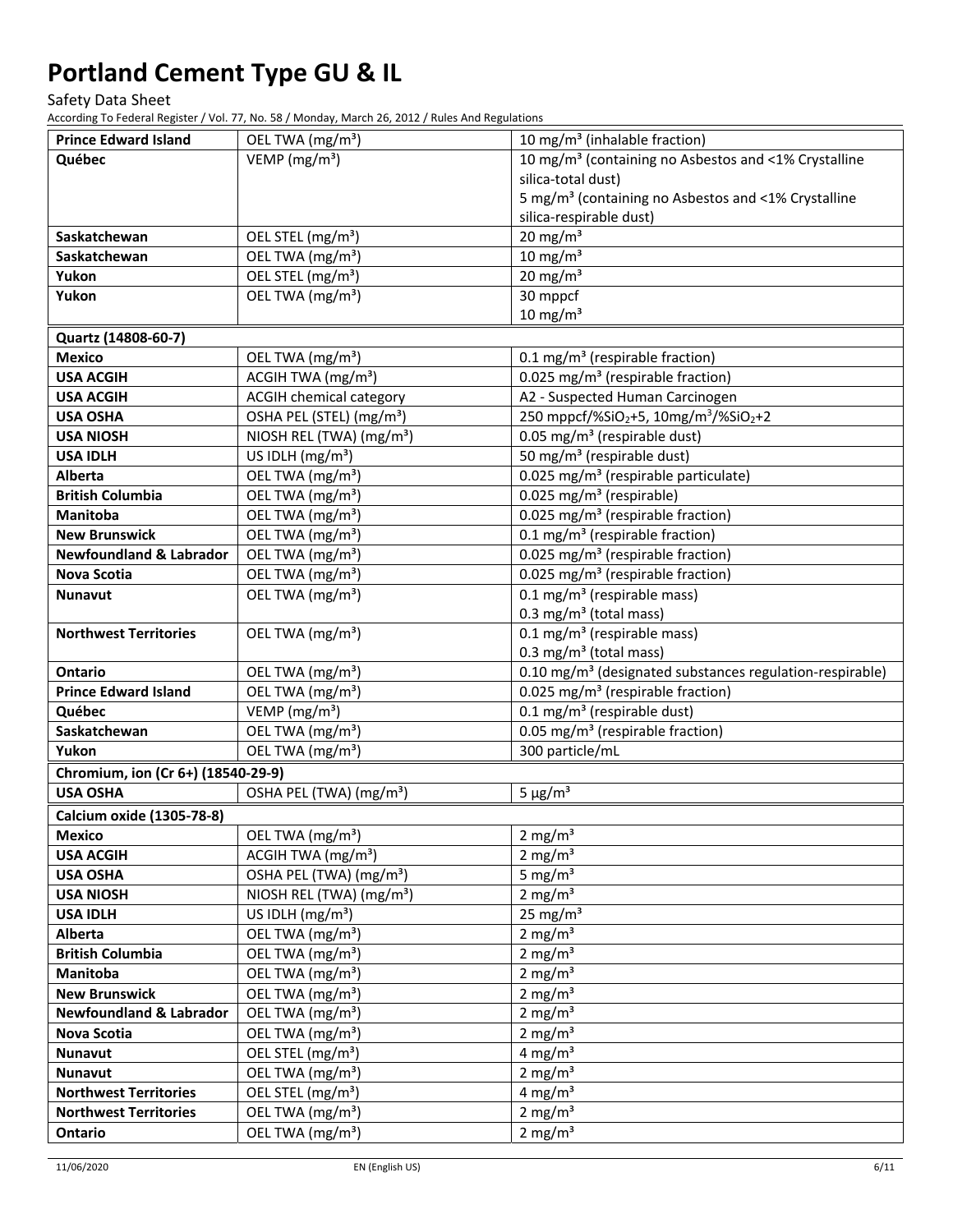## Safety Data Sheet

According To Federal Register / Vol. 77, No. 58 / Monday, March 26, 2012 / Rules And Regulations

| <b>Prince Edward Island</b> | OEL TWA (mg/m <sup>3</sup> )  | 2 mg/m <sup>3</sup> |
|-----------------------------|-------------------------------|---------------------|
| Québec                      | VEMP ( $mg/m3$ )              | $2 \text{ mg/m}^3$  |
| Saskatchewan                | OEL STEL (mg/m <sup>3</sup> ) | 4 mg/m <sup>3</sup> |
| Saskatchewan                | OEL TWA $(mg/m3)$             | 2 mg/ $m3$          |
| Yukon                       | OEL STEL (mg/m <sup>3</sup> ) | 4 mg/m <sup>3</sup> |
| Yukon                       | OEL TWA $(mg/m3)$             | 2 mg/m <sup>3</sup> |

## **Exposure Controls**

**Appropriate Engineering Controls:** Ensure adequate ventilation, especially in confined areas. Clean water should always be readily available for skin and (emergency) eye washing. Ensure all national/local regulations are observed.

**Personal Protective Equipment:** Protective goggles or safety glasses with side shields. Gloves. Protective clothing. Dust formation: dust mask.



**Materials for Protective Clothing:** Wear suitable materials and fabrics.

**Hand Protection:** Wear protective gloves.

**Eye Protection:** Goggles or safety glasses with side shields.

**Skin and Body Protection:** Wear suitable protective clothing.

**Respiratory Protection:** Respiratory Protection: Use properly fitted, particulate filter respirator

complying with an approved standard (NIOSH/MSHA), if a risk assessment indicates this is necessary.

Respirator selection must be based on known or anticipated exposure levels, the hazards of the

product, and assigned protection factor of the selected respirator.

**Environmental Exposure Controls:** Do not allow the product to be released into the environment.

**Consumer Exposure Controls:** Do not eat, drink or smoke during use

## **SECTION 9: PHYSICAL AND CHEMICAL PROPERTIES**

| <b>Information on Basic Physical and Chemical Properties</b> |           |                                                                       |  |  |
|--------------------------------------------------------------|-----------|-----------------------------------------------------------------------|--|--|
| <b>Physical State</b>                                        |           | Solid                                                                 |  |  |
| Appearance                                                   |           | Not available                                                         |  |  |
| Odor                                                         |           | Odorless                                                              |  |  |
| <b>Odor Threshold</b>                                        |           | Not available                                                         |  |  |
| pH                                                           |           | $>11.5$ (in water)                                                    |  |  |
| <b>Evaporation Rate</b>                                      |           | Not available                                                         |  |  |
| <b>Melting Point</b>                                         |           | Not available                                                         |  |  |
| <b>Freezing Point</b>                                        |           | Not available                                                         |  |  |
| <b>Boiling Point</b>                                         |           | > 1000 °C (1832 °F)                                                   |  |  |
| <b>Flash Point</b>                                           |           | Not available                                                         |  |  |
| <b>Auto-ignition Temperature</b>                             |           | Not available                                                         |  |  |
| <b>Decomposition Temperature</b>                             |           | Not available                                                         |  |  |
| Flammability (solid, gas)                                    |           | Not available                                                         |  |  |
| <b>Lower Flammable Limit</b>                                 |           | Not available                                                         |  |  |
| <b>Upper Flammable Limit</b>                                 |           | Not available                                                         |  |  |
| <b>Vapor Pressure</b>                                        |           | Not available                                                         |  |  |
| <b>Relative Vapor Density at 20 °C</b>                       |           | Not available                                                         |  |  |
| <b>Relative Density</b>                                      |           | Not available                                                         |  |  |
| <b>Specific Gravity</b>                                      |           | $2.1 - 3.15$                                                          |  |  |
| <b>Solubility</b>                                            |           | Water: 0.1 - 1 % Slightly soluble                                     |  |  |
| <b>Partition Coefficient: N-Octanol/Water</b>                |           | Not available                                                         |  |  |
| <b>Viscosity</b>                                             |           | Not available                                                         |  |  |
| <b>Explosion Data - Sensitivity to Mechanical Impact</b>     | $\cdot$ : | Not expected to present an explosion hazard due to mechanical impact. |  |  |
| <b>Explosion Data - Sensitivity to Static Discharge</b>      |           | Not expected to present an explosion hazard due to static discharge.  |  |  |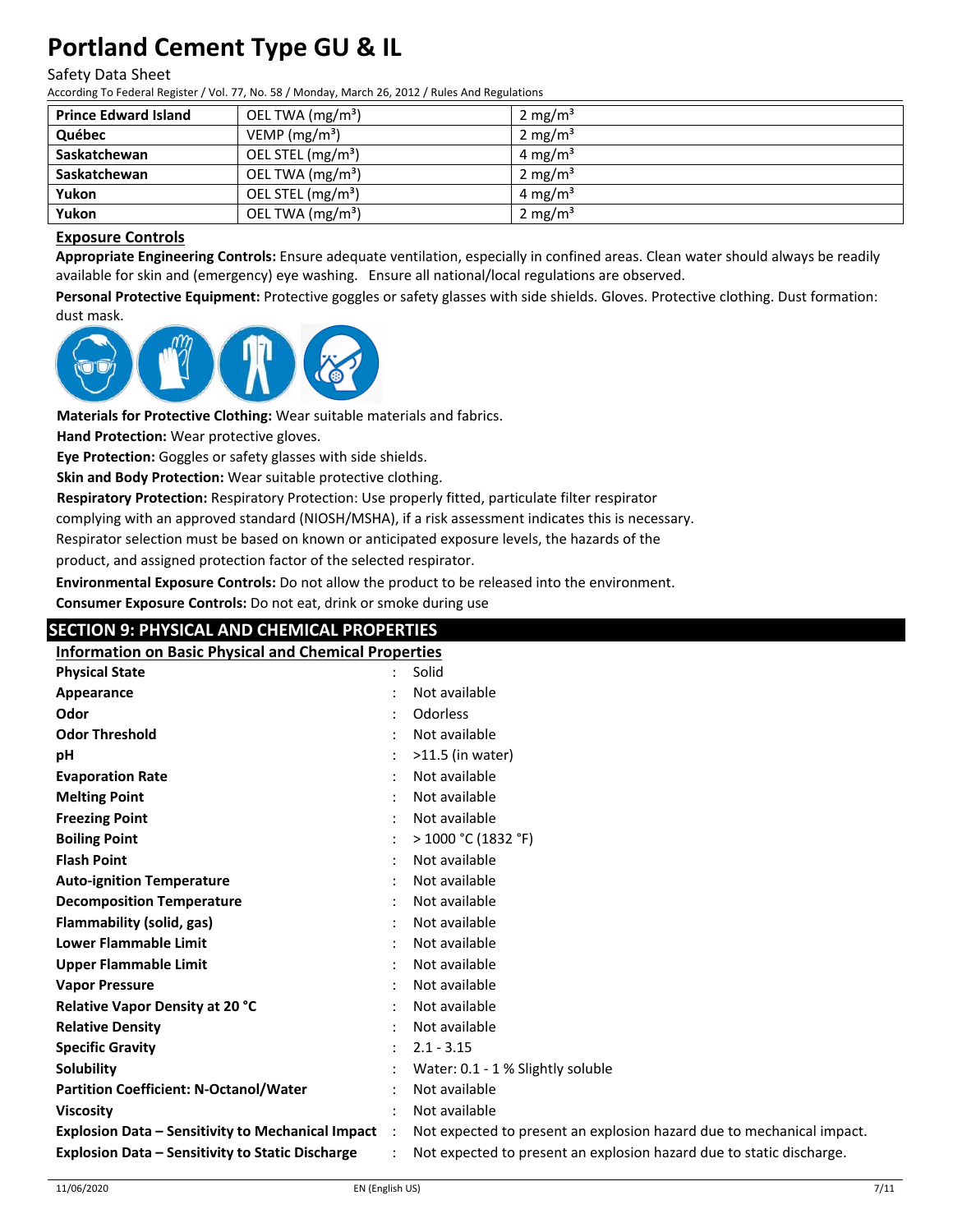Safety Data Sheet

According To Federal Register / Vol. 77, No. 58 / Monday, March 26, 2012 / Rules And Regulations

## **SECTION 10: STABILITY AND REACTIVITY**

**Reactivity:** Reacts slowly with water forming hydrated compounds, releasing heat and producing a strong alkaline solution until reaction is substantially complete.

**Chemical Stability:** Stable under recommended handling and storage conditions (see section 7).

**Possibility of Hazardous Reactions:** Hazardous polymerization will not occur.

**Conditions to Avoid:** Incompatible materials.

**Incompatible Materials:** Strong acids, strong bases, strong oxidizers. Contact of dust with strong oxidizers may cause fire or explosion. Wet cement and cement clinker is alkaline and is incompatible with acids, ammonium salts and aluminum metal. Cement dissolves in hydrofluoric acid, producing corrosive silicon tetrafluoride gas. Cement reacts with water to form silicates and calcium hydroxide. Silicates react with powerful oxidizers such as fluorine, boron trifluoride, chlorine trifluoride, manganese trifluoride, and oxygen difluoride.

**Hazardous Decomposition Products:** Under normal conditions of storage and use, hazardous decomposition products should not be produced.

## **SECTION 11: TOXICOLOGICAL INFORMATION**

### **Information on Toxicological Effects ‐ Product**

**Acute Toxicity:** Not classified

**LD50 and LC50 Data:** Not available

**Skin Corrosion/Irritation:** Causes skin irritation.

**pH:** 12 ‐ 13 (in water) (ASTM D 1293‐95)

**Serious Eye Damage/Irritation:** Causes serious eye damage.

**pH:** 12 ‐ 13 (in water) (ASTM D 1293‐95)

**Respiratory or Skin Sensitization:** May cause an allergic skin reaction.

**Germ Cell Mutagenicity:** Not classified

**Teratogenicity:** Not classified

**Carcinogenicity:** May cause cancer

**Specific Target Organ Toxicity (Repeated Exposure):** Causes damage to organs through prolonged or repeated exposure.

**Reproductive Toxicity:** Not classified

**Specific Target Organ Toxicity (Single Exposure):** May cause respiratory irritation.

**Aspiration Hazard:** Not classified

**Symptoms/Injuries After Inhalation:** Repeated exposure to respirable (airborne) crystalline silica dust will cause lung damage in the form of silicosis. May cause respiratory irritation.

**Symptoms/Injuries After Skin Contact:** May cause an allergic skin reaction. Causes skin irritation. Symptoms may include: Redness, pain, swelling, itching, burning, dryness, and dermatitis.

**Symptoms/Injuries After Eye Contact:** Causes serious eye damage. Symptoms may include: Redness. Pain. Blurred vision. Severe burns.

**Symptoms/Injuries After Ingestion:** Ingestion is likely to be harmful or have adverse effects.

**Chronic Symptoms:** May cause cancer. May cause damage to organs through prolonged or repeated exposure. Repeated or prolonged exposure to respirable (airborne) crystalline silica dust will cause lung damage in the form of silicosis. Symptoms will include progressively more difficult breathing, cough, fever, and weight loss.

## **Information on Toxicological Effects ‐ Ingredient(s)**

## **LD50 and LC50 Data:**

| > 5000 mg/kg             |  |  |
|--------------------------|--|--|
| > 5000 mg/kg             |  |  |
|                          |  |  |
| $>$ 2000 mg/kg           |  |  |
| $>$ 2500 mg/kg           |  |  |
| Quartz (14808-60-7)      |  |  |
|                          |  |  |
| Known Human Carcinogens. |  |  |
|                          |  |  |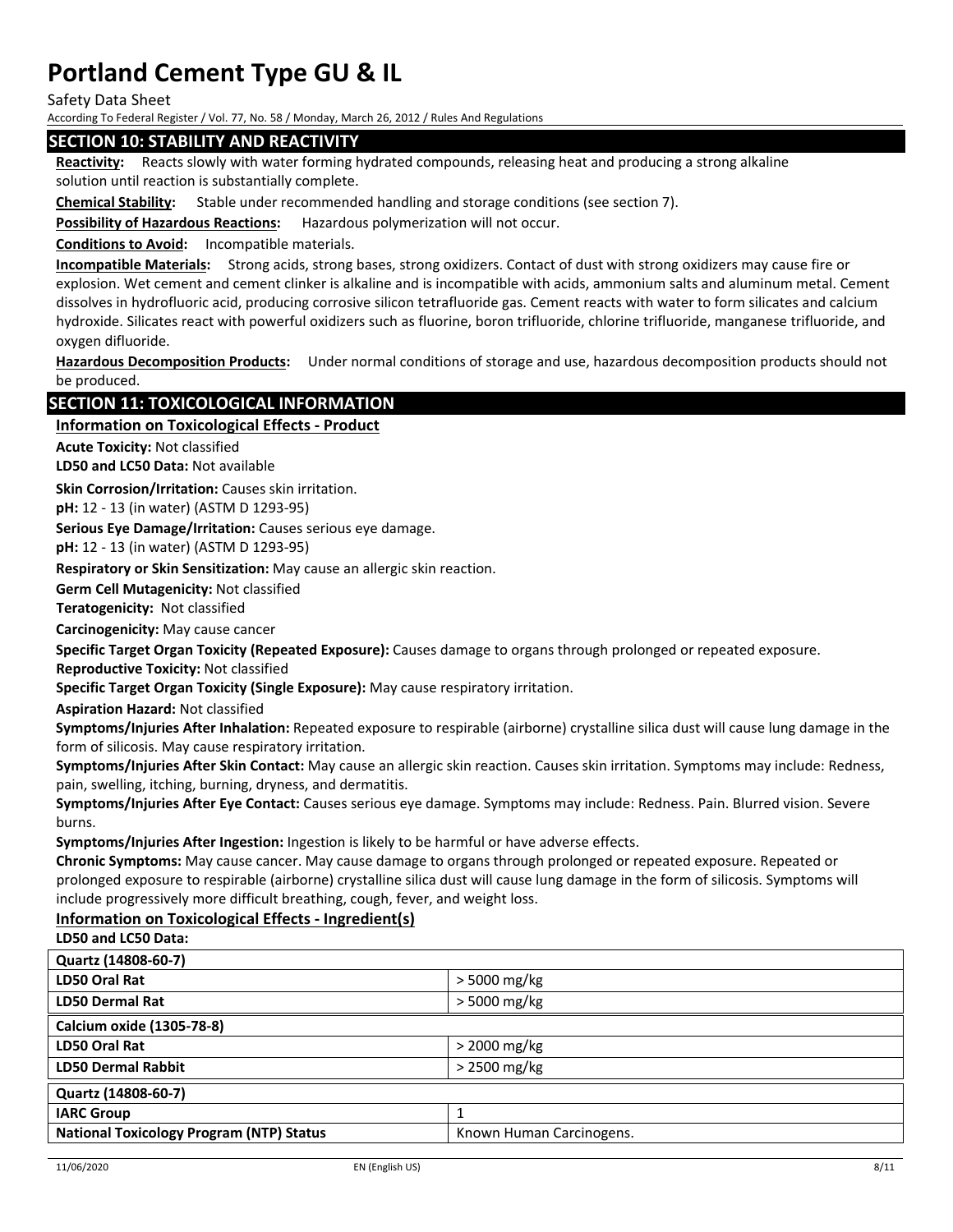#### Safety Data Sheet

According To Federal Register / Vol. 77, No. 58 / Monday, March 26, 2012 / Rules And Regulations

| <b>OSHA Hazard Communication Carcinogen List</b>   | In OSHA Hazard Communication Carcinogen list.   |
|----------------------------------------------------|-------------------------------------------------|
| Chromium, ion (Cr 6+) (18540-29-9)                 |                                                 |
| <b>IARC Group</b>                                  |                                                 |
| <b>OSHA Hazard Communication Carcinogen List</b>   | In OSHA Hazard Communication Carcinogen list.   |
| <b>OSHA Specifically Regulated Carcinogen List</b> | In OSHA Specifically Regulated Carcinogen list. |
|                                                    |                                                 |

## **SECTION 12: ECOLOGICAL INFORMATION**

**Toxicity** 

**Ecology ‐ General:** Harmful to aquatic life.

| Chromium, ion (Cr 6+) (18540-29-9)                 |                                                                     |
|----------------------------------------------------|---------------------------------------------------------------------|
| LC50 Fish 1                                        | 36.2 mg/l (Exposure time: 96 h - Species: Pimephales promelas)      |
| <b>LC 50 Fish 2</b>                                | 7.6 mg/l (Exposure time: 96 h - Species: Oncorhynchus mykiss)       |
| Calcium oxide (1305-78-8)                          |                                                                     |
| LC50 Fish 1                                        | 1070 mg/l (Exposure time: 96 h - Species: Cyprinus carpio [static]) |
| <b>Persistence and Degradability Not available</b> |                                                                     |

**Persistence and Degradability** Not available

**Bioaccumulative Potential**

**Calcium oxide (1305‐78‐8)**

**BCF** Fish 1 (no bioaccumulation)

**Mobility in Soil** Not available

### **Other Adverse Effects**

**Other Information:** Avoid release to the environment.

## **SECTION 13: DISPOSAL CONSIDERATIONS**

**Waste Disposal Recommendations:** Dispose of waste material in accordance with all local, regional, national, provincial, territorial and international regulations.

**Ecology – Waste Materials:** Avoid release to the environment.

### **SECTION 14: TRANSPORT INFORMATION**

| In Accordance with DOT  | Not regulated for transport |
|-------------------------|-----------------------------|
| In Accordance with IMDG | Not regulated for transport |
| In Accordance with IATA | Not regulated for transport |
| In Accordance with TDG  | Not regulated for transport |

## **SECTION 15: REGULATORY INFORMATION**

**US Federal Regulations**

| Portland Cement Type GU & IL                                                  |                                 |  |
|-------------------------------------------------------------------------------|---------------------------------|--|
| <b>SARA Section 311/312 Hazard Classes</b>                                    | Immediate (acute) health hazard |  |
|                                                                               | Delayed (chronic) health hazard |  |
| Cement, portland, chemicals (65997-15-1)                                      |                                 |  |
| Listed on the United States TSCA (Toxic Substances Control Act) inventory     |                                 |  |
| <b>SARA Section 311/312 Hazard Classes</b>                                    | Immediate (acute) health hazard |  |
| Limestone (1317-65-3)                                                         |                                 |  |
| Listed on the United States TSCA (Toxic Substances Control Act) inventory     |                                 |  |
| Quartz (14808-60-7)                                                           |                                 |  |
| Listed on the United States TSCA (Toxic Substances Control Act) inventory     |                                 |  |
| <b>SARA Section 311/312 Hazard Classes</b>                                    | Immediate (acute) health hazard |  |
|                                                                               | Delayed (chronic) health hazard |  |
| Calcium oxide (1305-78-8)                                                     |                                 |  |
| Listed on the United States TSCA (Toxic Substances Control Act) inventory     |                                 |  |
| <b>SARA Section 311/312 Hazard Classes</b><br>Immediate (acute) health hazard |                                 |  |
|                                                                               |                                 |  |

**US State Regulations**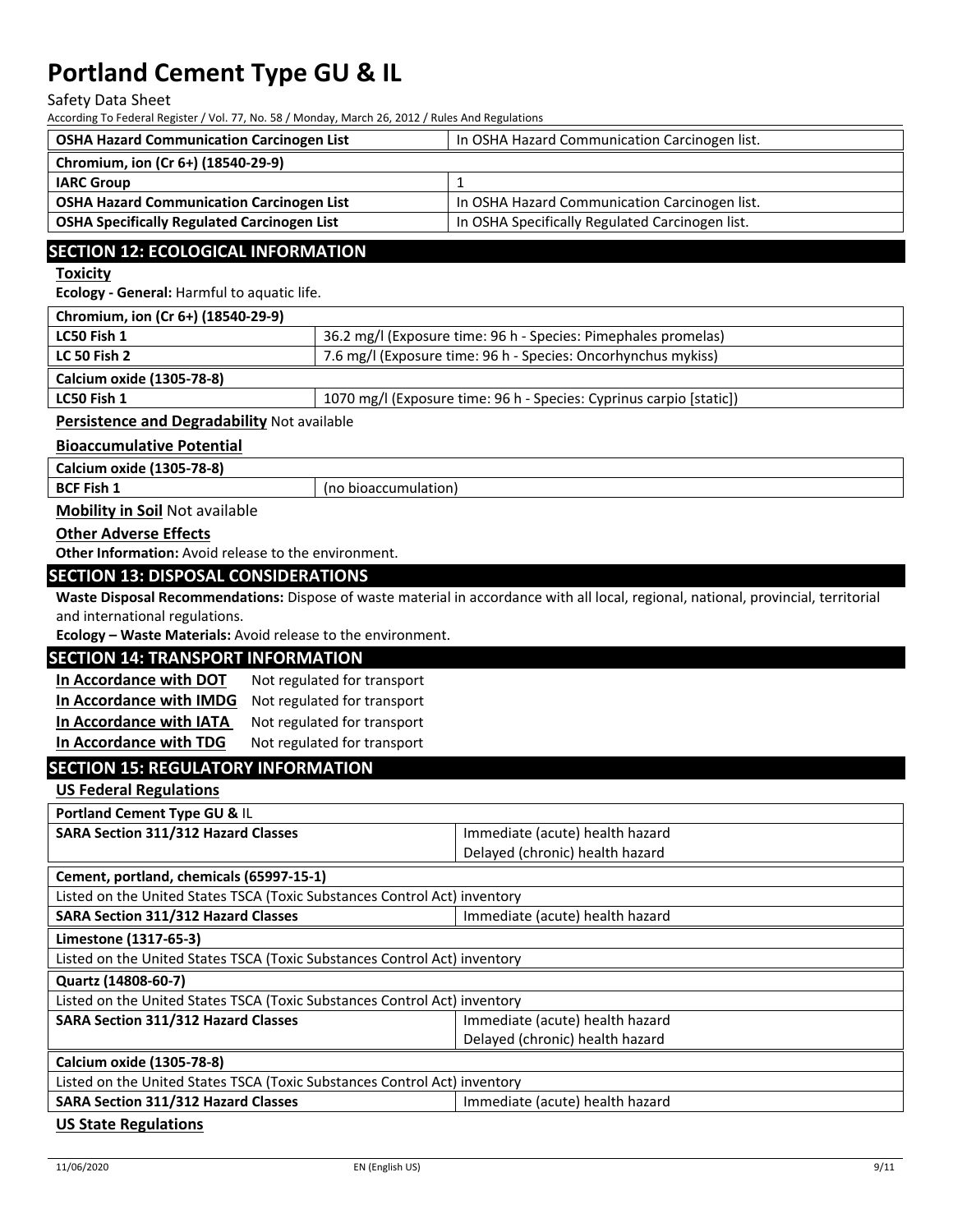Safety Data Sheet

According To Federal Register / Vol. 77, No. 58 / Monday, March 26, 2012 / Rules And Regulations

| Quartz (14808-60-7)                                                   |  |                                                                                    |
|-----------------------------------------------------------------------|--|------------------------------------------------------------------------------------|
| U.S. - California - Proposition 65 - Carcinogens List                 |  | WARNING: This product contains chemicals known to the State of                     |
|                                                                       |  | California to cause cancer.                                                        |
| Cement, portland, chemicals (65997-15-1)                              |  |                                                                                    |
| U.S. - Massachusetts - Right To Know List                             |  |                                                                                    |
| U.S. - New Jersey - Right to Know Hazardous Substance List            |  |                                                                                    |
| U.S. - Pennsylvania - RTK (Right to Know) List                        |  |                                                                                    |
| Limestone (1317-65-3)                                                 |  |                                                                                    |
| U.S. - Massachusetts - Right To Know List                             |  |                                                                                    |
| U.S. - New Jersey - Right to Know Hazardous Substance List            |  |                                                                                    |
| U.S. - Pennsylvania - RTK (Right to Know) List                        |  |                                                                                    |
| Gypsum (Ca(SO4).2H2O) (13397-24-5)                                    |  |                                                                                    |
| U.S. - New Jersey - Right to Know Hazardous Substance List            |  |                                                                                    |
| U.S. - Pennsylvania - RTK (Right to Know) List                        |  |                                                                                    |
| Quartz (14808-60-7)                                                   |  |                                                                                    |
| U.S. - Massachusetts - Right To Know List                             |  |                                                                                    |
| U.S. - New Jersey - Right to Know Hazardous Substance List            |  |                                                                                    |
| U.S. - Pennsylvania - RTK (Right to Know) List                        |  |                                                                                    |
| Chromium, ion (Cr 6+) (18540-29-9)                                    |  |                                                                                    |
| U.S. - Pennsylvania - RTK (Right to Know) - Environmental Hazard List |  |                                                                                    |
| U.S. - Pennsylvania - RTK (Right to Know) List                        |  |                                                                                    |
| <b>Calcium oxide (1305-78-8)</b>                                      |  |                                                                                    |
| U.S. - Massachusetts - Right To Know List                             |  |                                                                                    |
| U.S. - New Jersey - Right to Know Hazardous Substance List            |  |                                                                                    |
| U.S. - Pennsylvania - RTK (Right to Know) List                        |  |                                                                                    |
| <b>Canadian Regulations</b>                                           |  |                                                                                    |
| Portland Cement Type GU & IL                                          |  |                                                                                    |
| <b>WHMIS Classification</b>                                           |  | Class D Division 2 Subdivision A - Very toxic material causing other toxic effects |

| 'HMIS Classification |  |
|----------------------|--|
|                      |  |

| Cement, portland, chemicals (65997-15-1)                   |                                                                                    |  |  |  |
|------------------------------------------------------------|------------------------------------------------------------------------------------|--|--|--|
| Listed on the Canadian DSL (Domestic Substances List)      |                                                                                    |  |  |  |
| Listed on the Canadian IDL (Ingredient Disclosure List)    |                                                                                    |  |  |  |
| <b>WHMIS Classification</b>                                | Class E - Corrosive Material                                                       |  |  |  |
|                                                            | Class D Division 2 Subdivision B - Toxic material causing other toxic effects      |  |  |  |
| Limestone (1317-65-3)                                      |                                                                                    |  |  |  |
| Listed on the Canadian NDSL (Non-Domestic Substances List) |                                                                                    |  |  |  |
| <b>WHMIS Classification</b>                                | Uncontrolled product according to WHMIS classification criteria                    |  |  |  |
| Quartz (14808-60-7)                                        |                                                                                    |  |  |  |
| Listed on the Canadian DSL (Domestic Substances List)      |                                                                                    |  |  |  |
| Listed on the Canadian IDL (Ingredient Disclosure List)    |                                                                                    |  |  |  |
| <b>IDL Concentration 1%</b>                                |                                                                                    |  |  |  |
| <b>WHMIS Classification</b>                                | Class D Division 2 Subdivision A - Very toxic material causing other toxic effects |  |  |  |
|                                                            | Class D Division 2 Subdivision B - Toxic material causing other toxic effects      |  |  |  |
| Chromium, ion (Cr 6+) (18540-29-9)                         |                                                                                    |  |  |  |
| <b>WHMIS Classification</b>                                | Class D Division 2 Subdivision A - Very toxic material causing other toxic effects |  |  |  |

Class D Division 2 Subdivision B ‐ Toxic material causing other toxic effects